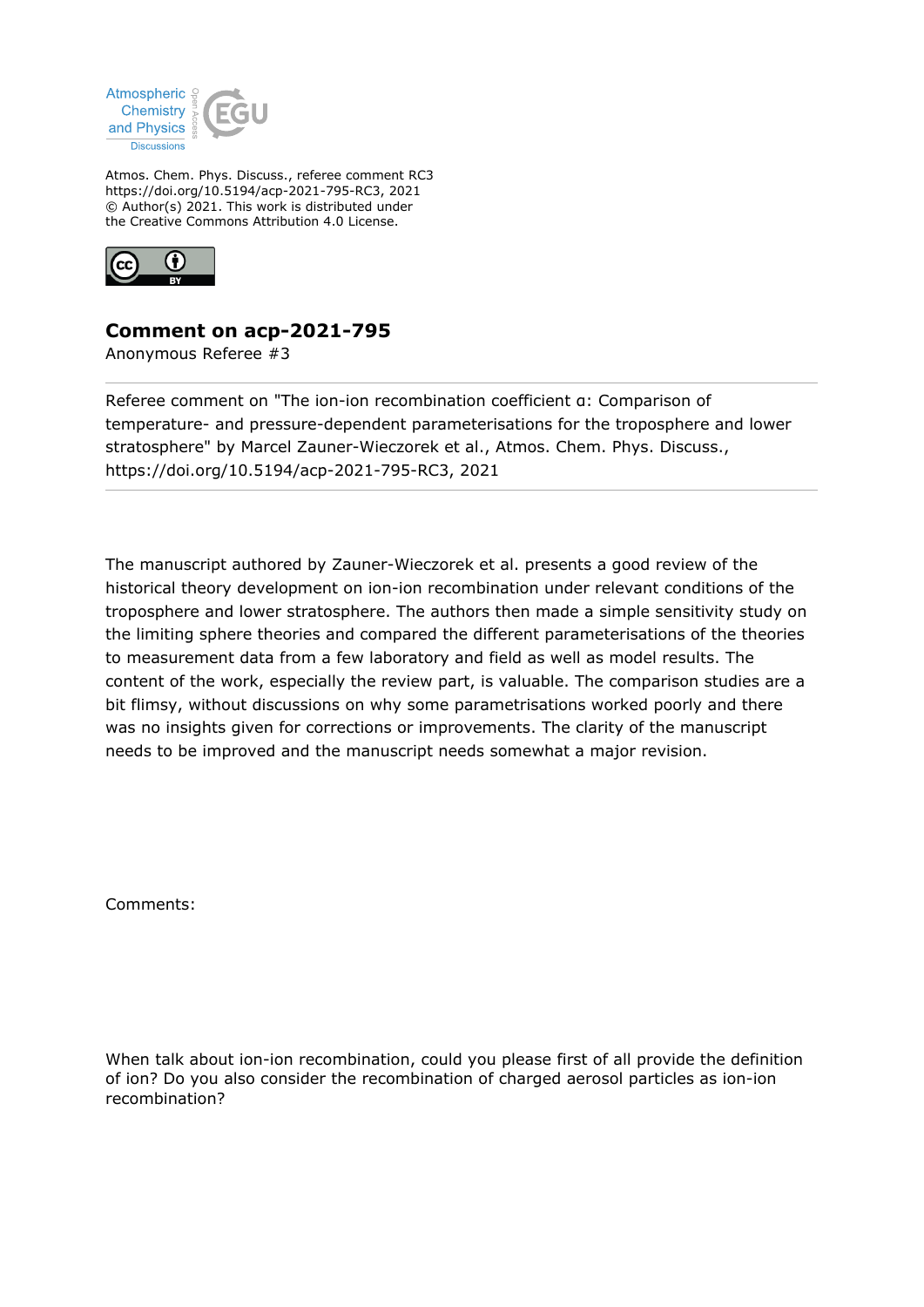You compared the different parameterisations on ion-ion recombination to a few laboratory, field and model results and demonstrated that some models clearly have poor performance but did not discuss the potential causes. Could you please elaborate on this and provide insights into how they may be corrected or further improved?

Based on the comparisons with laboratory, field and model data, you suggested Brasseur and Chatel 1983 over other parameterisations. Given the fact that it has the semiempirical nature, it is expected to agree better with measurement data. The measurement data (whether it is Rosen&Hofmann, Gringel et al., Morita or Franchin et al.) are based on probing air ion concentrations. Air conductivity is intrinsically dependent on ion concentration. Then the uncertainty from measurement loss inside the instrumentation or the system cannot be avoided. This was not discussed in the manuscript when making suggestions on the choice of theory.

You did not recommend Tamadate 2020 due to its resulting in large deviation from measurement data. It seems however that the authors did not perform a MD simulation as described in Tamadate et al. 2020, instead the authors used the formula listed in Table 2 and referred that as Tamadate 2020. However, this functional form is merely Filippov's approach, which is similar to Fuchs model, as described in Tamadate 2020.

I also find the manuscript was not very carefully prepared. The notations are especially confusing. For example, the mathematical symbol of prime should be used instead of ' (e.g. p6 L137). Also *d* have several definitions through the manuscript, which is confusing.  $v_+$  and  $v_+$  were not defined where they appear first and definitions of  $U_+$  and  $U_+$  in eq 8 were missing. It is also unclear what is *x* on p5 L128. A few different notations were used for the same property, e.g. *e* and  $e<sub>\tau</sub>$  for collision probability, *d* and  $d<sub>3</sub>$  for three-body trapping distance, etc. It is also sometimes difficult to distinguish between similar symbols like *a* and *a* and *M* for molar mass and [M] for number density of air molecules. Please revise the manuscript carefully and drop off the repeated notions and use symbols that can be better distinguished.